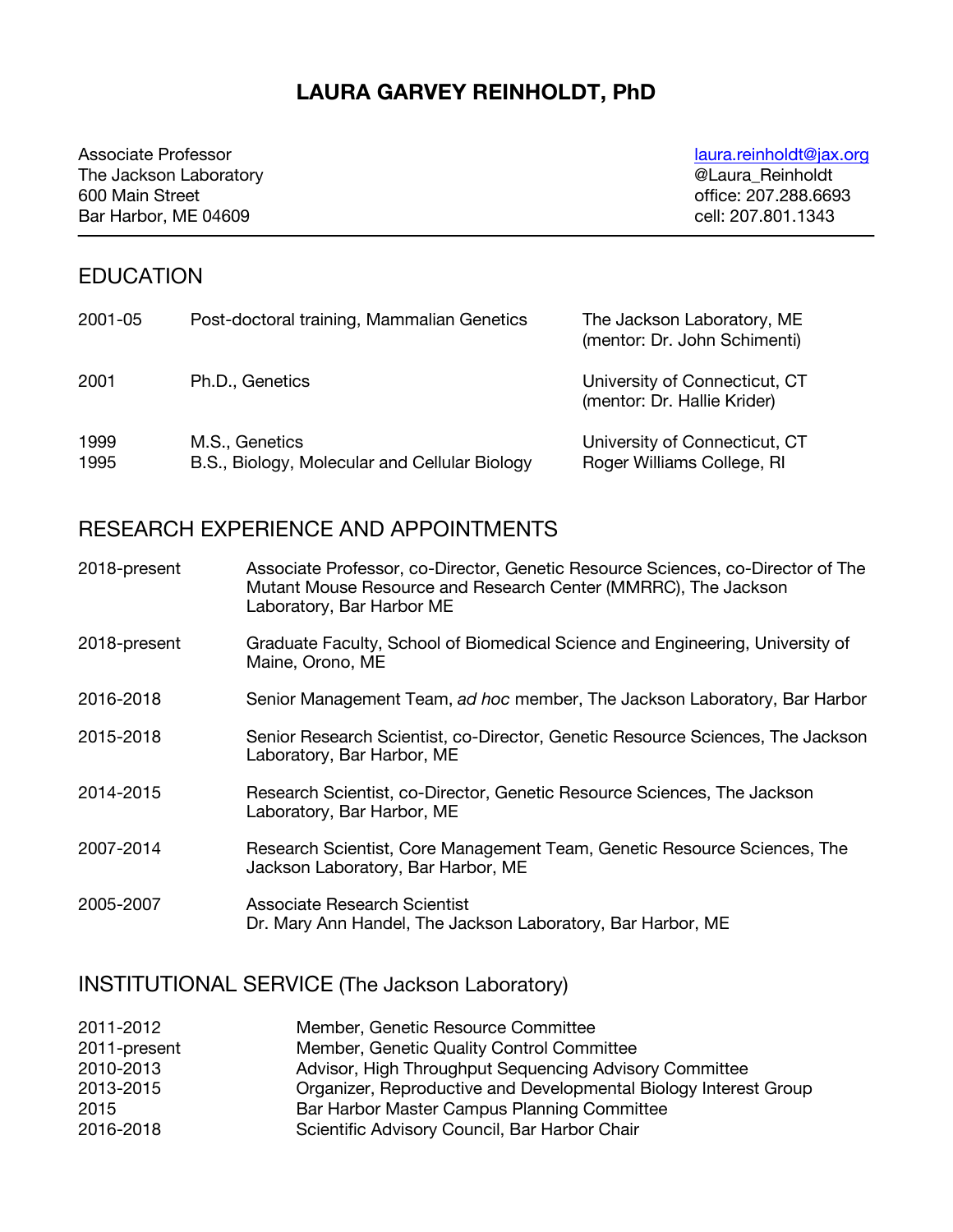| 2017-2019    | Member, Bar Harbor Faculty Candidate Triage Committee                     |
|--------------|---------------------------------------------------------------------------|
| 2018-present | Genetic Diversity Initiative Committees, Bar Harbor                       |
| 2018-present | Internal grant review, Director's Innovation Fund (standing member - GeDI |
|              | related proposals), Scientific Service Innovation Fund (ad hoc)           |
| 2018-present | Member, Bar Harbor Campus Master Planning Committee                       |
| 2019-present | <b>CUBE Leadership Team, member</b>                                       |
| 2019-present | JAX Center for 3D Genomics and Biology, core member                       |
| 2019-present | JAX Center for Addiction Biology, core member                             |

### TEACHING EXPERIENCE

| 1995-2001    | Graduate teaching assistant, University of Connecticut, Storrs, Department of<br>Molecular and Cell Biology. Courses: Developmental Biology, Human Genetics |
|--------------|-------------------------------------------------------------------------------------------------------------------------------------------------------------|
|              | (for non-majors), Introduction to Biochemistry, Biochemistry, DNA Analysis.                                                                                 |
| 1999-2000    | Instructor, Investigation of Special Topics: DNA Analysis                                                                                                   |
|              | University of Connecticut, Storrs, Department of Molecular and Cell Biology.                                                                                |
| 2006-2010    | Instructor, The Genome Access Course, Cold Spring Harbor Laboratory, Cold<br>Spring, NY.                                                                    |
| 2010-2011    | Instructor, The Jackson Laboratory Workshop on Current Protocols in Stem Cell                                                                               |
|              | Biology                                                                                                                                                     |
| 2013-2015    | Instructor, The Jackson Laboratory Workshop on Modern Approaches to High                                                                                    |
|              | <b>Throughput Sequencing</b>                                                                                                                                |
| 2014-2016    | Instructor, The Mouse as a Model System for Biomedicine, Bates College and The                                                                              |
|              | Jackson Laboratory                                                                                                                                          |
| 2014-2017    | Instructor, The Colby College Genomics Institute, Jackson Laboratory                                                                                        |
| 2014-2015    | Instructor, The Whole Scientist, Mount Desert Biological Laboratory and The                                                                                 |
|              | Jackson Laboratory                                                                                                                                          |
| 2014         | Mentor, University of Maine Master of Science in Teaching Program                                                                                           |
| 2004-2016    | Mentor, The Jackson Laboratory Summer Student Program                                                                                                       |
| 2018-2020    | Course Director, GENE 0208 Medical & Experimental Mammalian Genetics at The                                                                                 |
|              | Jackson Laboratory                                                                                                                                          |
| 2019-present | Faculty lecturer, Mammalian Genetics Course, Tufts and University of Maine                                                                                  |

#### *TRAINEES*

Current trainees: Callan O'Connor (predoc, Tufts Genetics, Ph.D.) Emily Swanzey, Ph.D. (postdoc, The Jackson Laboratory)

Past trainees / lab members:

Griff Gilbert, IDEXX Heather Fairfield, Research Laboratory Manager, MMCRI Candice Byers, Tufts Mammalian Genetics, Ph.D. Program Ian Greenstein, Pharm.D., University of New England Herb Pratt, Research Project Manager/Research Scientist Grace Gonella, University of Maine, Masters of Science in teaching program

Current graduate thesis committees:

Candice Byers, Tufts Mammalian Genetics Ph.D. program Leslie Sepaniac, University of Vermont, Department of Molecular Physiology & Biophysics Lauren Kuffler, Tufts Mammalian Genetics Ph.D. program Uma Arora, Tufts Mammalian Genetics Ph.D. program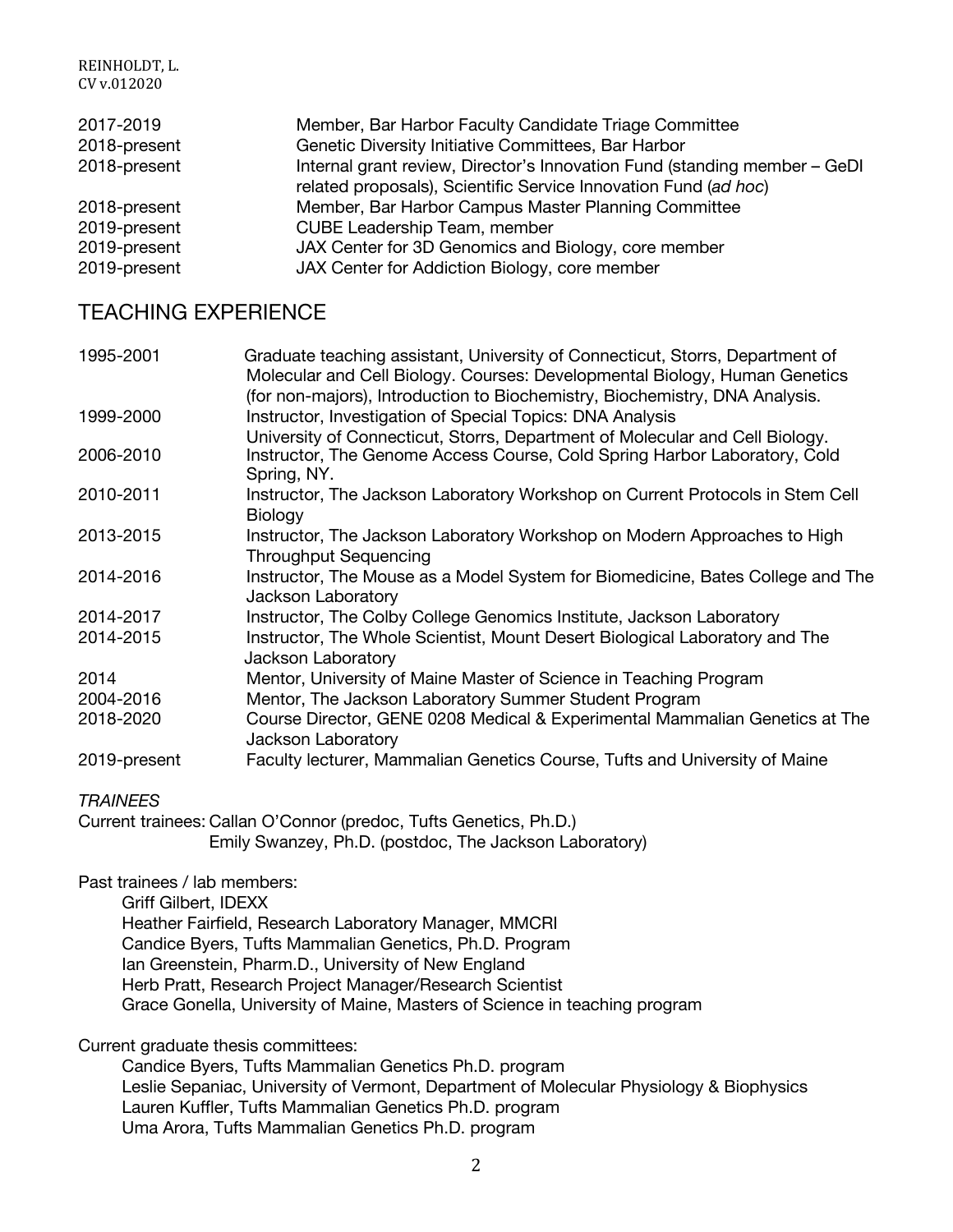Aidan Burn, Tufts Mammalian Genetics Ph.D. program Monique Mills, University of Maine GSBSE Ph.D. program

### PROFESSIONAL ACTIVITIES, SERVICE, and AWARDS

| 2000         | Dr. Claire M. Berg Memorial Fellowship in Genetics, University of Connecticut,<br>Storrs, CT.                                                                                                                                                                                                                                                                                                                                                                                     |  |
|--------------|-----------------------------------------------------------------------------------------------------------------------------------------------------------------------------------------------------------------------------------------------------------------------------------------------------------------------------------------------------------------------------------------------------------------------------------------------------------------------------------|--|
| 2001         | The Jackson Laboratory Institutional Training Grant (T32)                                                                                                                                                                                                                                                                                                                                                                                                                         |  |
| 2002         | NIH Individual Ruth L. Kirschstein National Research Service Award (F32)                                                                                                                                                                                                                                                                                                                                                                                                          |  |
| 2013-2015    | International Mammalian Genome Society, Nominations and Elections Committee                                                                                                                                                                                                                                                                                                                                                                                                       |  |
| 2017-present | Secretariat, International Mammalian Genome Society                                                                                                                                                                                                                                                                                                                                                                                                                               |  |
| 2018-present | Ad hoc member, Institute for Systems Genomics Education Committee,<br>University of Connecticut                                                                                                                                                                                                                                                                                                                                                                                   |  |
| 2015-present | Advisory Board Member, Mouse Genome Database / MGI                                                                                                                                                                                                                                                                                                                                                                                                                                |  |
| 2010-present | Grant review                                                                                                                                                                                                                                                                                                                                                                                                                                                                      |  |
|              | • NIH/NIEHS, SBIR, Special emphasis panel                                                                                                                                                                                                                                                                                                                                                                                                                                         |  |
|              | • NIH/NHGRI ad hoc scientific review R24 genomic resources (invitee)                                                                                                                                                                                                                                                                                                                                                                                                              |  |
|              | NIH/CSR Genetics of Health and Disease, temporary member (invitee)                                                                                                                                                                                                                                                                                                                                                                                                                |  |
|              | Maine Cancer Foundation                                                                                                                                                                                                                                                                                                                                                                                                                                                           |  |
| 2008-present | Member, International Mammalian Genome Society                                                                                                                                                                                                                                                                                                                                                                                                                                    |  |
| 2014-present | Member, American Society of Human Genetics                                                                                                                                                                                                                                                                                                                                                                                                                                        |  |
| 2016-2018    | Member, American Society for Cell Biology                                                                                                                                                                                                                                                                                                                                                                                                                                         |  |
| 2019-present | Member, International Society for Stem Cell Research                                                                                                                                                                                                                                                                                                                                                                                                                              |  |
| 2019-present | Associate Member, Society of Toxicology                                                                                                                                                                                                                                                                                                                                                                                                                                           |  |
| 2008-present | Ad Hoc reviewer, American Journal of Human Genetics, Development, Molecular<br>and Cellular Biology, Genome Research, Biology of Reproduction, Reproduction,<br>Mammalian Genome, PLoS One, Journal of Cell Biology, Nucleic Acids Research,<br>Cell Stem Cell, Molecular Reproduction and Development, BMC Genomics,<br>Mammalian Genome, Human Mutation, Developmental Biology, Nature Protocols,<br>Nature Communications, Genetics, Genome Research, Journal of Cell Science, |  |
|              | <b>PLoS Genetics</b>                                                                                                                                                                                                                                                                                                                                                                                                                                                              |  |

## *COMPLETE BIBLIOGRAPHY (h-index: 22; citations: 3074)*

#### *IN REVISION*

Swanzey E., O'Connor C, and Reinholdt LG. Mouse Genetic Reference Populations: Cellular Platforms for Integrated Systems Genetics, Trends Genet., *in revision*.

#### *IN PRINT*

Skelly DA, Czechanski A, Byers C, Aydin S, Spruce C, Olivier C, Choi K, Gatti DM, Raghupathy N, Keele GR, Stanton A, Vincent M, Dion S, Greenstein I, Pankratz M, Porter DK, Martin W, O'Connor C, Qin W, Harrill AH, Choi T, Churchill GA, Munger SC, Baker CL, **Reinholdt LG**. Mapping the Effects of Genetic Variation on Chromatin State and Gene Expression Reveals Loci that Control Ground State. Cell Stem Cell. 2020 Aug 7;. doi: 10.1016/j.stem.2020.07.005. [Epub ahead of print] PubMed PMID: 32795400; NIHMSID:NIHMS1620410

Ortmann D, Brown S, Czechanski A, Aydin S, Muraro D, Huang Y, Tomaz RA, Osnato A, Canu G, Wesley BT, Skelly DA, Stegle O, Choi T, Churchill GA, Baker CL, Rugg-Gunn PJ, Munger SC, **Reinholdt**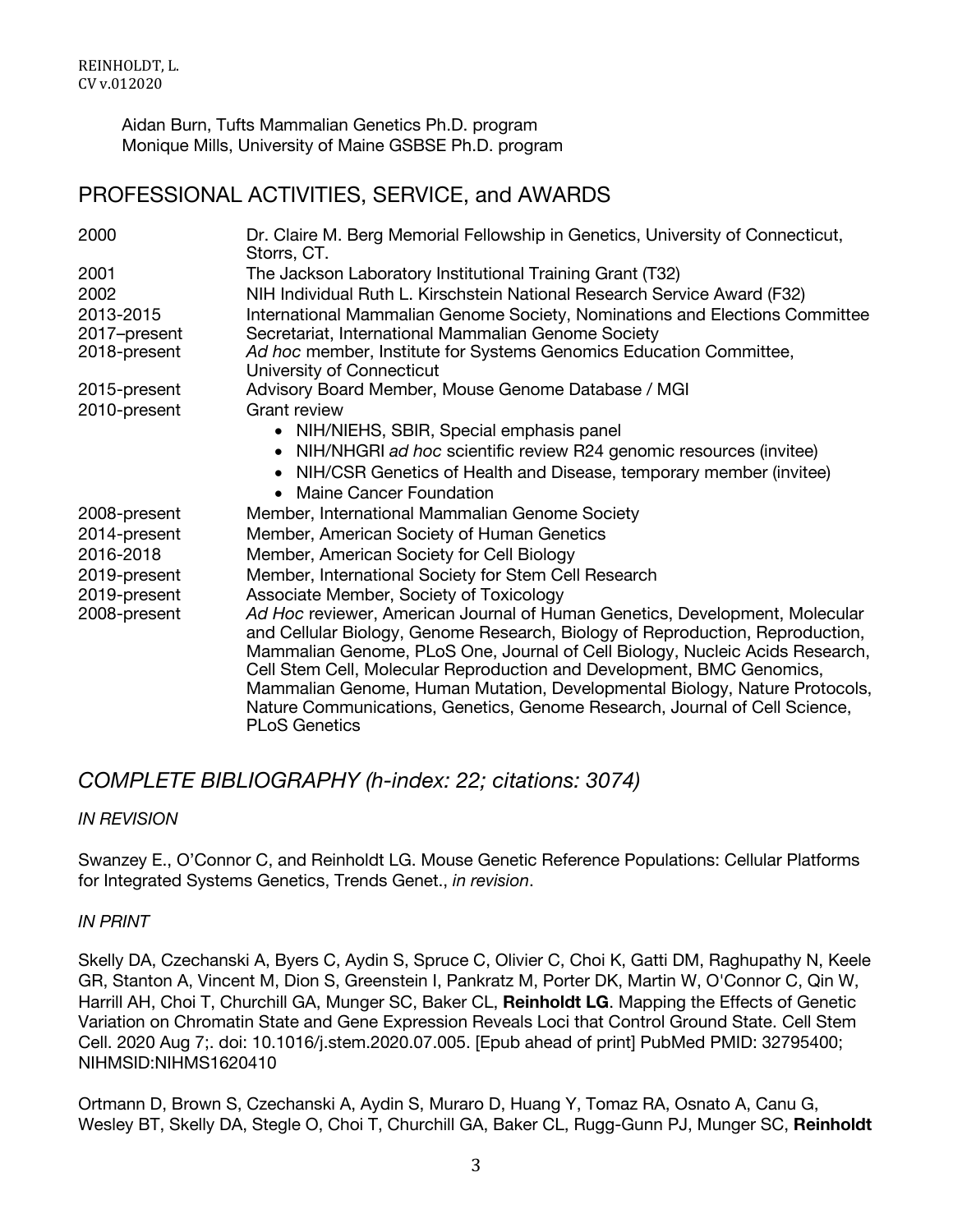**LG,** Vallier L. Naïve Pluripotent Stem Cells Exhibit Phenotypic Variability that is Driven by Genetic Variation. Cell Stem Cell. 2020 Aug 11;. Doi 10.1016/j.stem.2020.07.019. [Epub ahead of print] PubMed PMID: 32795399

Slone JD, Yang L, Peng Y, Queme LF, Harris B, Rizzo SJS, Green T, Ryan JL, Jankowski MP, **Reinholdt LG,** Huang T. Integrated analysis of the molecular pathogenesis of FDXR-associated disease. Cell Death Dis. 2020 Jun 4;11(6):423. doi: 10.1038/s41419-020-2637-3. PMID: 32499495; PMCID: PMC7272433.

Gan P, Patterson M, Watanabe H, Wang K, Edmonds RA, **Reinholdt LG**, Sucov HM. Allelic variants between mouse substrains BALB/cJ and BALB/cByJ influence mononuclear cardiomyocyte composition and cardiomyocyte nuclear ploidy. Sci Rep. 2020 May 5;10(1):7605. doi: 10.1038/s41598- 020-64621-0. PMID: 32371981; PMCID: PMC7200697.

Saul MC, Philip VM, **Reinholdt LG**; Center for Systems Neurogenetics of Addiction, Chesler EJ. High-Diversity Mouse Populations for Complex Traits. Trends Genet. 2019 Jul;35(7):501-514.

Sarsani VK, Raghupathy N, Fiddes IT, Armstrong J, Thibaud-Nissen F, Zinder O, Bolisetty M, Howe K, Hinerfeld D, Ruan X, Rowe L, Barter M, Ananda G, Paten B, Weinstock GM, Churchill GA, Wiles MV, Schneider VA, Srivastava A, **Reinholdt LG.** The Genome of C57BL/6J "Eve", the Mother of the Laboratory Mouse Genome Reference Strain. G3 (Bethesda). 2019 Jun 5;9(6):1795-1805.

Hu J, Lessard C, Longstaff C, O'Brien M, Palmer K, **Reinholdt L**, Eppig J, Schimenti J, Handel MA. ENU-induced mutant allele of Dnah1, ferf1, causes abnormal sperm behavior and fertilization failure in mice. Mol Reprod Dev. 2019 Apr;86(4):416-425.

Fonseca CL, Malaby HLH, Sepaniac LA, Martin W, Byers C, Czechanski A, Messinger D, Tang M, Ohi R, **Reinholdt LG\***, Stumpff J\*. Mitotic chromosome alignment ensures mitotic fidelity by promoting interchromosomal compaction during anaphase. J Cell Biol. 2019 Apr 1;218(4):1148-1163. **\*equal contribution**

Goodwin LO, Splinter E, Davis T-L, Urban R, He H, Braun RE, Chesler EJ, Kumar V, van Min M, Ndukum J, Philip VM, **Reinholdt LG**, Svenson K, White JK, Sasner M, Lutz C, and Murray SA Large-scale discovery of mouse transgenic integration sites reveals frequent structural variation and insertional mutagenesis *Genome Res.* 2019 Mar;29(3):494-505. doi: 10.1101/gr.233866.117

Lilue J, Doran AG, Fiddes IT, Abrudan M, Armstrong J, Bennett R, Chow W, Collins J, Collins S, Czechanski A, Danecek P, Diekhans M, Dolle DD, Dunn M, Durbin R, Earl D, Ferguson-Smith A, Flicek P, Flint J, Frankish A, Fu B, Gerstein M, Gilbert J, Goodstadt L, Harrow J, Howe K, Ibarra-Soria X, Kolmogorov M, Lelliott CJ, Logan DW, Loveland J, Mathews CE, Mott R, Muir P, Nachtweide S, Navarro FCP, Odom DT, Park N, Pelan S, Pham SK, Quail M, **Reinholdt L**, Romoth L, Shirley L, Sisu C, Sjoberg-Herrera M, Stanke M, Steward C, Thomas M, Threadgold G, Thybert D, Torrance J, Wong K, Wood J, Yalcin B, Yang F, Adams DJ, Paten B, Keane TM. Sixteen diverse laboratory mouse reference genomes define strain-specific haplotypes and novel functional loci. *Nat Genet.* 2018 Nov;50(11):1574- 1583

Wollenberg AL, O'Shea TM, Kim JH, Czechanski A, **Reinholdt LG**, Sofroniew MV, Deming TJ. Injectable polypeptide hydrogels via methionine modification for neural stem cell delivery. *Biomaterials* 2018 Sep;178:527-545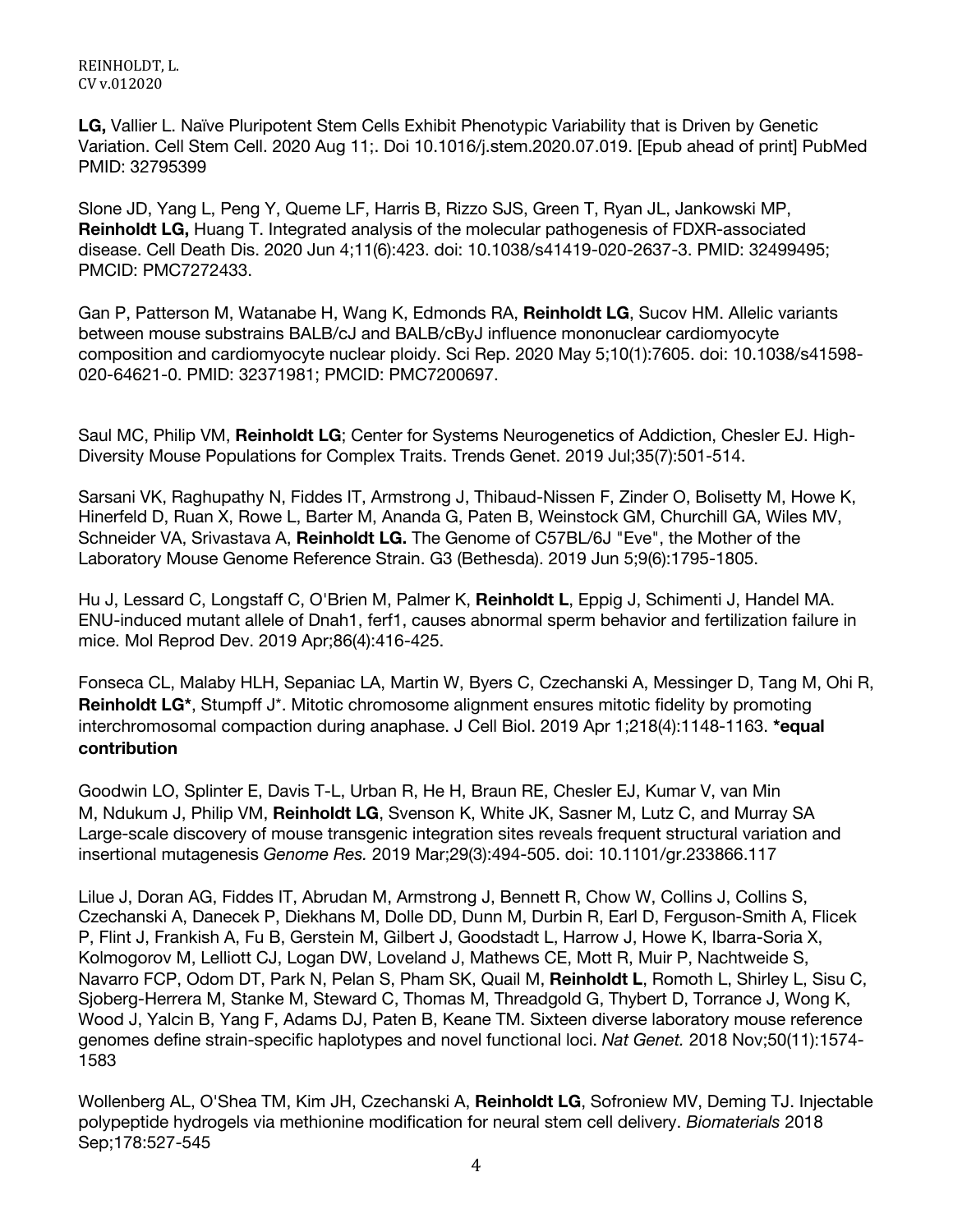Slone J, Peng Y, Chamberlin A, Harris B, Kaylor J, McDonald MT, Lemmon M, El-Dairi MA, Tchapyjnikov D, Gonzalez-Krellwitz LA, Sellars EA, McConkie-Rosell A, **Reinholdt LG**, Huang T. Biallelic mutations in FDXR cause neurodegeneration associated with inflammation. *J Hum Genet*. 2018 Dec;63(12):1211-1222.

Peng Y, Shinde DN, Valencia AC, Mo JS, Rosenfeld J, Truitt Cho M, Chamberlin A, Li Z, Liu J, Gui B, Brockhage R, Basinger A, Alvarez-Leon B, Heydemann P, Magoulas PL, Lewis AM, Scaglia F, Gril S, Chong SC, Bower M, Monaghan KG, Willaert R, Plona MR, Dineen R, Milan F, Hoganson G, Powis Z, Helbig KL, Keller-Ramey J, Harris B, Anderson LC, Green T, Sukoff Rizzo SJ, Kaylor J, Chen J, Guan MX, Sellars E, Sparagana SP, Gibson JB, **Reinholdt LG\***, Tang S\*, Huang T\*. Biallelic mutations in the ferredoxin reductase gene cause novel mitochondriopathy with optic atrophy. *Hum Mol Genet*. 2017 Oct 5. **\*equal contribution**

Peachey N, Hasan N, FitzMaurice B, Burrill S, Pangeni G, Karst SY, **Reinholdt LG**, Berry M, Strobel M, Gregg R, McCall M, and Chang B. A missense mutation in Grm6 reduces but does not eliminate MGLUR6 expression or depolarizing bipolar cell function, *J. Neurophysiol*. 2017 Aug 1;118(2):845-854

Peterson KA, Beane G, Goodwin L, Kutny PM, **Reinholdt LG**, Murray SA. CRISPRtools: A flexible computational platform for performing CRISPR/Cas9 experiments in the mouse. *Mamm Genome* 2017 Mar 9.

Tomberg K, Khoriaty R, Westrick RJ, Fairfield HE, **Reinholdt LG**, Brodsky GL, Davizon-Castillo P, Ginsburg D, Di Paola J. Spontaneous 8bp Deletion in Nbeal2 Recapitulates the Gray Platelet Syndrome in Mice. *PLoS One* 2016 Mar 7;11(3):e0150852

Palmer K, Fairfield H, Borgeia S, Curtain M, Hassan MG, Dionne L, Yong Karst S, Coombs H, **Reinholdt LG**, Bergstrom DE, Rae Donahue L, Cox TC, Murray SA. Discovery and characterization of spontaneous mouse models of craniofacial dysmorphology. Dev Biol. 2016 Jul 30.

Strobel, MJ, **Reinholdt LG**, Malcolm RD, Pritchett-Corning K. Genetic monitoring of laboratory mice and rats. 2015 In Laboratory Animal Medicine, 3<sup>rd</sup> ed. American College of Laboratory Animal Medicine, Elsevier.

Fairfield H, Srivastava A, Ananda G, Liu R, Kircher M, Lakshminarayana A, Harris BS, Karst SY, Dionne LA, Kane CC, Curtain M, Berry ML, Ward-Bailey PF, Greenstein I, Byers C, Czechanski A, Sharp J, Palmer K, Gudis P, Martin W, Tadenev A, Bogdanik L, Pratt CH, Chang B, Schroeder DG, Cox GA, Cliften P, Milbrandt J, Murray S, Burgess R, Bergstrom DE, Donahue LR, Hamamy H, Masri A, Santoni FA, Makrythanasis P, Antonarakis SE, Shendure J, **Reinholdt LG**. Exome sequencing reveals pathogenic mutations in 91 strains of mice with Mendelian disorders. Genome Res. 2015 Jul;25(7):948- 57.

Czechanski A, Kim H, Byers C, Greenstein I, Stumpff J, **Reinholdt LG**. *Kif18a* is specifically required for mitotic progression during germ line development. Dev Biol. 2015 Jun 15;402(2):253-62.

Li Y, Klena NT, Gabriel GC, Liu X, Kim AJ, Lemke K, Chen Y, Chatterjee B, Devine W, Damerla RR, Chang C, Yagi H, San Agustin JT, Thahir M, Anderton S, Lawhead C, Vescovi A, Pratt H, Morgan J, Haynes L, Smith CL, Eppig JT, **Reinholdt L**, Francis R, Leatherbury L, Ganapathiraju MK, Tobita K, Pazour GJ, Lo CW. Global genetic analysis in mice unveils central role for cilia in congenital heart disease. Nature. 2015 May 28;521(7553):520-4.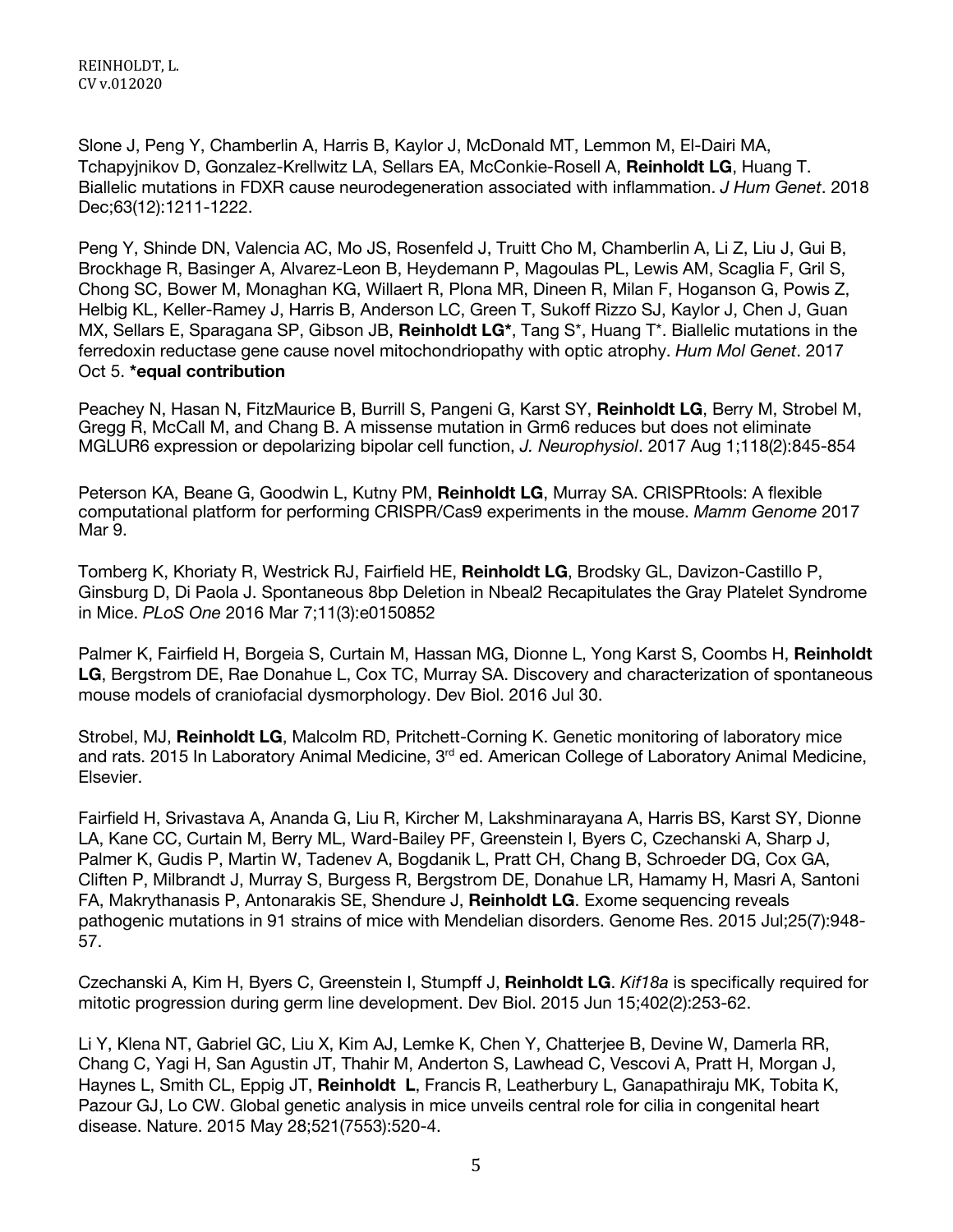Jackson HM, Onos KD, Pepper KW, Graham LC, Akeson EC, Byers C, **Reinholdt LG**, Frankel WN, Howell GR. DBA/2J genetic background exacerbates spontaneous lethal seizures but lessens amyloid deposition in a mouse model of Alzheimer's disease. PLoS One. 2015 May 1;10(5):e0125897.

Herbert Pratt C, Potter CS, Fairfield H, **Reinholdt LG**, Bergstrom DE, Harris BS, Greenstein I, Dadras SS, Liang BT, Schofield PN, Sundberg JP. Dsp rul: a spontaneous mouse mutation in desmoplakin as a model of Carvajal-Huerta syndrome. Exp Mol Pathol. 2015 Apr;98(2):164-72.

Sun F, Fujiwara Y, **Reinholdt LG**, Hu J, Saxl RL, Baker CL, Petkov PM, Paigen K, Handel MA. Nuclear localization of PRDM9 and its role in meiotic chromatin modifications and homologous synapsis. Chromosoma. 2015 Sep;124(3):397-415. doi: 10.1007/s00412-015-0511-3.

Srivastava A, Philip V, Greenstein I, Rowe LB, Barter M, Lutz C and **Reinholdt LG** (2014) Discovery of transgene insertion sites by high throughput sequencing of mate pair libraries. *BMC Genomics* 15:367.

Czechanski A, Byers C, Greenstein I, Schrode N, Donahue LR, Hadjantonakis A-K & **Reinholdt LG**. (2014) Derivation and characterization of mouse embryonic stem cells from permissive and nonpermissive strains. *Nat Protoc.* Mar;9(3):559-74.

Liu X, Francis R, Kim AJ, Ramirez R, Chen G, Subramanian R, Anderton S, Kim Y, Wong L, Morgan J, Pratt CH, **Reinholdt LG**, Devine W, Leatherbury L, Tobita K, Lo CW. (2013) Interrogating Congenital Heart Defects with Noninvasive Fetal Echocardiography in a Mouse Forward Genetic Screen. *Circ Cardiovasc Imaging*. Jan;7(1):31-42.

Akiyama K, Noguchi J, Hirose M, Kajita S, Katayama K, Khalaj M, Tsuji T, Fairfield H, Byers C, **Reinholdt LG**, Ogura A, Kunieda T. (2013) A mutation in the nuclear pore complex gene *Tmem48*  causes gametogenesis defects in skeletal fusions with sterility (sks) mice. *J Biol Chem*. 288(44):31830- 41.

Simon MM, Mallon AM, Howell GR, **Reinholdt LG**. (2012) High throughput sequencing approaches to mutation discovery in the mouse. *Mamm Genome*. 23(9-10):499-513. Review.

Wong K, Bumpstead S, Van Der Weyden L, **Reinholdt LG**, Wilming LG, Adams DJ, Keane TM. (2012) Sequencing and characterization of the FVB/NJ mouse genome. *Genome Biol*. 13(8):R72.

**Reinholdt LG**, Howell GR, Czechanski AM, Macalinao DG, Macnicoll KH, Lin CS, Donahue LR, John SW. (2012) Generating embryonic stem cells from the inbred mouse strain DBA/2J, a model of glaucoma and other complex diseases*. PLoS One*. 7(11):e50081.

Fritsche M, **Reinholdt LG**, Lessard M, Handel MA, Bewersdorf J, Heermann DW. (2012) The impact of entropy on the spatial organization of synaptonemal complexes within the cell nucleus. *PLoS One*  7(5):e36282*.* 

**Reinholdt LG**, Ding Y, Gilbert GJ, Czechanski A, Solzak JP, Roper RJ, Johnson MT, Donahue LR, Lutz C, Davisson MT. (2011) Molecular characterization of the translocation breakpoints in the Down syndrome mouse model Ts65Dn. *Mamm Genome*. 22(11-12):685-91.

Fairfield H, Gilbert GJ, Barter M, Corrigan RR, Curtain M, Ding Y, D'Ascenzo M, Gerhardt DJ, He C, Huang W, Richmond T, Rowe L, Probst FJ, Bergstrom DE, Murray SA, Bult C, Richardson J, Kile BT,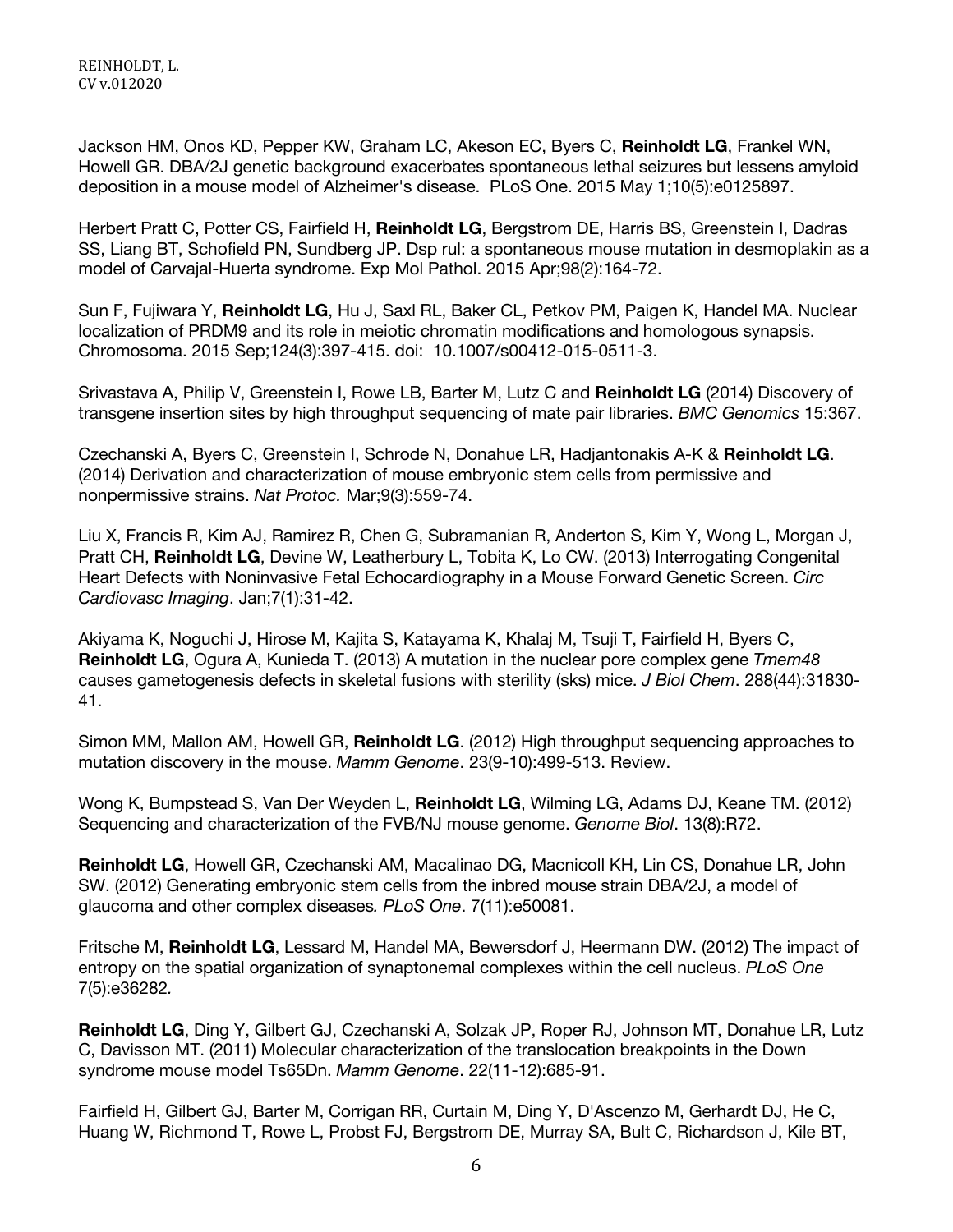Gut I, Hager J, Sigurdsson S, Mauceli E, Di Palma F, Lindblad-Toh K, Cunningham ML, Cox TC, Justice MJ, Spector MS, Lowe SW, Albert T, Donahue LR, Jeddeloh J, Shendure J, **Reinholdt LG**. (2011) Mutation discovery in mice by whole exome sequencing. *Genome Biol*. 12(9):R86.

Keane TM, Goodstadt L, Danecek P, White MA, Wong K, Yalcin B, Heger A, Agam A, Slater G, Goodson M, Furlotte NA, Eskin E, Nellåker C, Whitley H, Cleak J, Janowitz D, Hernandez-Pliego P, Edwards A, Belgard TG, Oliver PL, McIntyre RE, Bhomra A, Nicod J, Gan X, Yuan W, van der Weyden L, Steward CA, Bala S, Stalker J, Mott R, Durbin R, Jackson IJ, Czechanski A, Guerra-Assunção JA, Donahue LR, **Reinholdt LG**, Payseur BA, Ponting CP, Birney E, Flint J, Adams DJ. (2011) Mouse genomic variation and its effect on phenotypes and gene regulation. *Nature*. 477(7364):289-94.

Sinnar SA, Small CL, Evanoff RM, **Reinholdt LG**, Griswold MD, Kopito RR, Ryu KY. (2011) Altered testicular gene expression patterns in mice lacking the polyubiquitin gene Ubb. *Mol Reprod Dev*. 78(6):415-25.

Beamer WG, Shultz KL, Coombs HF 3rd, DeMambro VE, **Reinholdt LG**, Ackert-Bicknell CL, Canalis E, Rosen CJ, Donahue LR. (2011) BMD regulation on mouse distal chromosome 1, candidate genes, and response to ovariectomy or dietary fat. *J Bone Miner Res*. 26(1):88-99.

Wu B, Potter CS, Silva KA, Liang Y, **Reinholdt LG**, Alley LM, Rowe LB, Roopenian DC, Awgulewitsch A, Sundberg JP. (2010) Mutations in sterol O-acyltransferase 1 (Soat1) result in hair interior defects in AKR/J mice. *J Invest Dermatol*. 130(11):2666-8.

**Reinholdt LG**, Czechanski A, Kamdar S, King BL, Sun F, Handel MA. (2009) Meiotic behavior of aneuploid chromatin in mouse models of Down syndrome. *Chromosoma.* 118(6):723-36.

D'Ascenzo M, Meacham C, Kitzman J, Middle C, Knight J, Winer R, Kukricar M, Richmond T, Albert TJ, Czechanski A, Donahue LR, Affourtit J, Jeddeloh JA, **Reinholdt LG**. (2009) Mutation discovery in the mouse using genetically guided array capture and resequencing. *Mamm Genome*. 20(7):424-36.

Ryu KY, Sinnar SA, **Reinholdt LG**, Vaccari S, Hall S, Garcia MA, Zaitseva TS, Bouley DM, Boekelheide K, Handel MA, Conti M, Kopito RR. (2008) The mouse polyubiquitin gene *Ubb* is essential for meiotic progression. *Mol Cell Biol*. 28(3):1136-46.

Ward JO**, Reinholdt LG**, Motley WW, Niswander LM, Deacon DC, Griffin LB, Langlais KK, Backus VL, Schimenti KJ, O'Brien MJ, Eppig JJ, Schimenti JC. (2007) Mutation in mouse hei10, an e3 ubiquitin ligase, disrupts meiotic crossing over. *PLoS Genet*. 3(8):e139.

**Reinholdt LG**, Munroe RJ, Kamdar S, Schimenti JC. (2006) The mouse *gcd2* mutation causes primordial germ cell depletion. *Mech Dev*. 123(7):559-69.

Handel MA, Lessard C, **Reinholdt LG**, Schimenti J, Eppig JJ. (2006) Mutagenesis as an unbiased approach to identify novel contraceptive targets. *Mol Cell Endocrinol*. 250(1-2):201-5.

**Reinholdt LG**, Schimenti JC. (2005) *Mei1* is epistatic to *Dmc1* during mouse meiosis. *Chromosoma*. 114(2):127-34.

Bannister LA\*, **Reinholdt LG\*,** Munroe RJ, Schimenti JC. (2004) Positional cloning and characterization of mouse *mei8*, a disrupted allele of the meiotic cohesin *Rec8*. *Genesis.* 40(3):184-94. **Equal contribution.**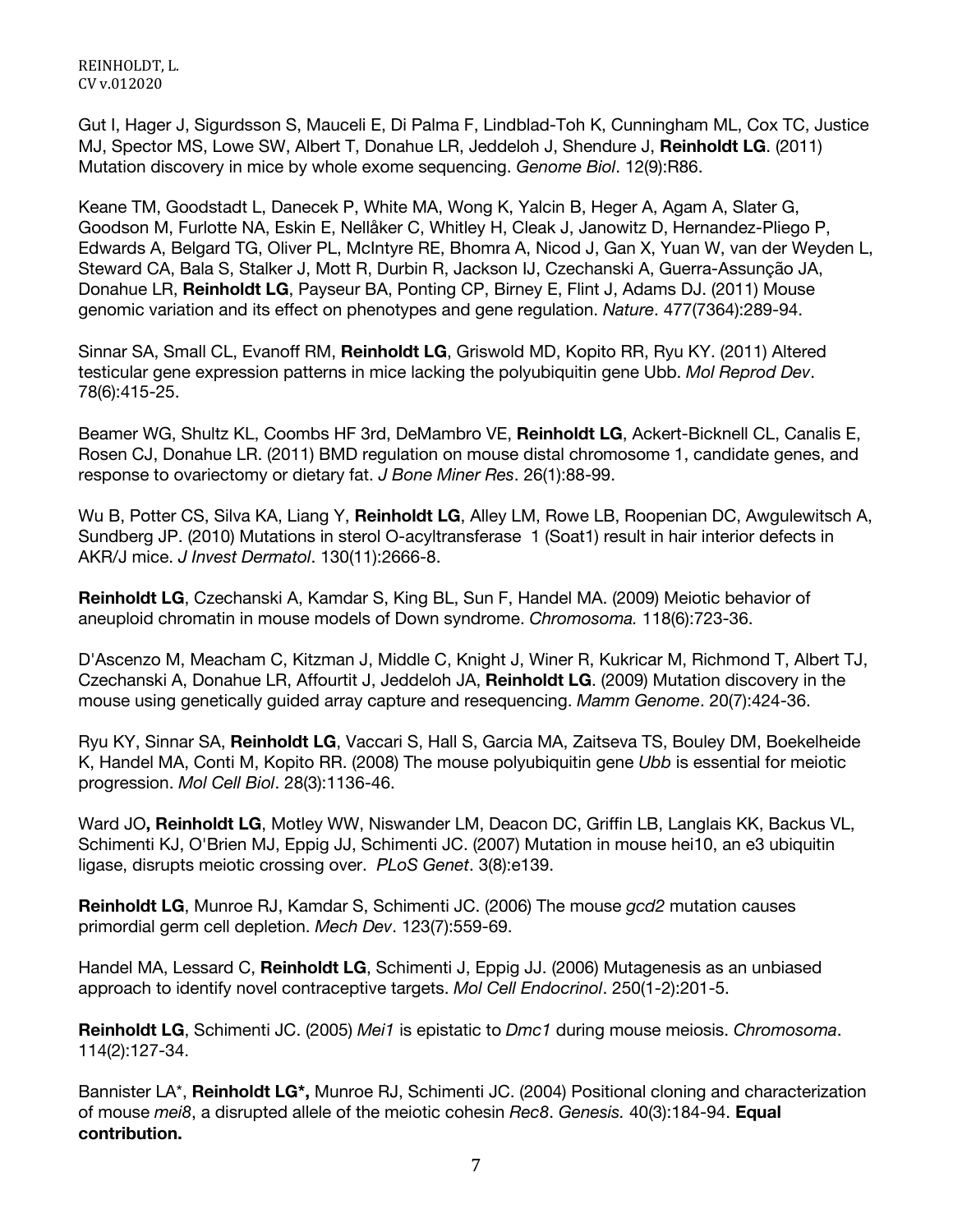**Reinholdt LG**, Ashley T, Schimenti J, Shima N. (2004) Forward genetic screens for meiotic and mitotic recombination-defective mutants in mice. *Methods Mol Biol*. 262:87-107.

Libby BJ, **Reinholdt LG**, Schimenti JC. (2003) Positional cloning and characterization of *Mei1*, a vertebrate-specific gene required for normal meiotic chromosome synapsis in mice. *Proc Natl Acad Sci U S A.* Dec 23;100(26):15706-11

Ward JO, **Reinholdt LG**, Hartford SA, Wilson LA, Munroe RJ, Schimenti KJ, Libby BJ, O'Brien M, Pendola JK, Eppig J, Schimenti JC. (2003) Toward the genetics of mammalian reproduction: induction and mapping of gametogenesis mutants in mice. *Biol Reprod.* 69(5):1615-25.

**Reinholdt LG**, Gutierrez GM, Krider HM. (2002) Meiotic chromosome missegregation during apyrene meiosis in the gypsy moth, *Lymantria dispar*, is preceded by an aberrant prophase I. *Chromosoma*. 111(3):139-46.

**Garvey LK,** Gutierrez GM, Krider HM. (2000) Ultrastructure and Morphogenesis of the Apyrene and Eupyrene Spermatozoa in the Gypsy Moth (Lepidoptera: Lymantriidae). *Annals of the Entomological Society of America*. 93(5):1147-1155.

### ACTIVE AND PENDING FUNDING

19-036-ASP (Liu, Reinholdt, Serreze) 9/1/2019 - 4/30/2022 Mark Foundation for Cancer Research Annual Direct: \$603,572 Total: \$2,533,684 **Dissecting the Genetic Control of Response to Immune Checkpoint Inhibitors in Cancer** The overall goal is to determine the contribution of host genotype to tumor responses to immune checkpoint inhibitors (ICI) agents. *Role: Principal Investigator*

5 R24 OD021325-05 (Reinholdt ) 6/1/2016 - 4/30/2024

NIH/OD Annual Direct: \$489,052 Total: \$3,395,771

**Resources for Comparative Mendelian Disease Genomics**

The objectives of this project are to expand the scope of gene discovery beyond exome-imposed limitations, and to use these data to develop a mouse genome variation database, and other optimized resources, that will deliver improved mutation discovery success rates. Moreover, we will apply these new technologies to explore de novo mutations and perinatal lethal phenotypes in a large population of mouse neonates, as well as identifying the heritable molecular lesions in established, genetically defined Mendelian disease models.

*Role: Principal Investigator*

2 U42 OD010921-11 (Lutz, Reinholdt) 1/1/2020 - 12/31/2024

NIH/OD Annual Direct: \$659,616 Total: \$5,606,735

**The Mutant Mouse Resource and Research Center at The Jackson Laboratory** The goals importation, archiving (through cryopreservation of sperm and/or embryos) and distribution of biomedically important strains of mice and related materials.

*Role: Principal Investigator*

5 R13 OD023013-03 (Reinholdt, Lutz) 4/1/2017 - 3/31/2021 NIH/OD Annual Direct: \$19,058 Total: \$59,928 **Mutant Mouse Resource and Research Center Annual Meeting**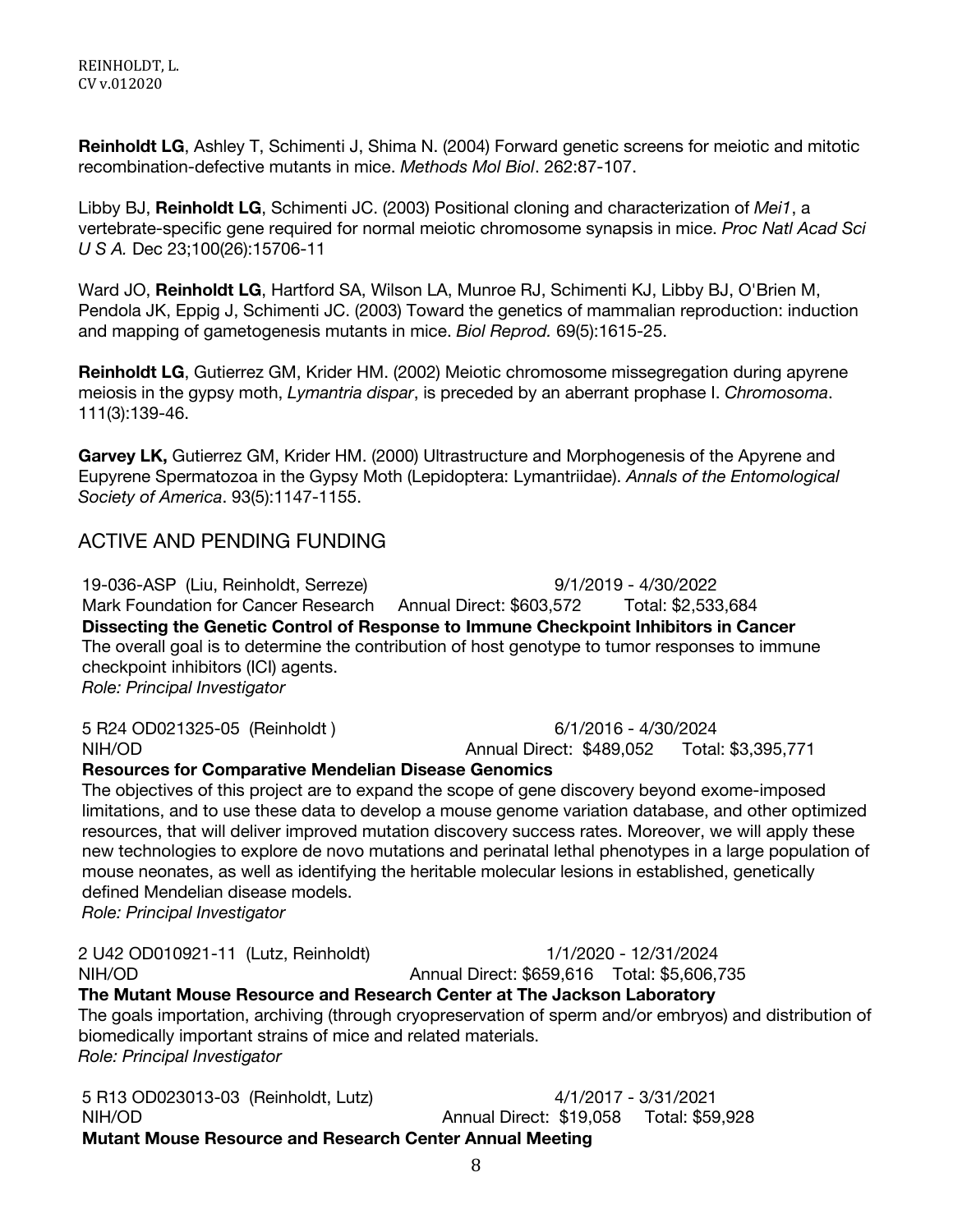REINHOLDT, L. CV v.012020

The goal of this project is to convene an in-person meeting of the Mutant Mouse Resource and Research Center directors and key staff annually from 2017 to 2020. *Role: Principal Investigator*

1 R01 ES029916-01 (Churchill, Korstanje, Reinholdt) 2/1/2019 - 1/31/2024 NIH/NIEHS Annual Direct: \$451,799 Total: \$3,582,956

#### **Genetic Factors that Influence Arsenic Toxicity**

The project goals to capitalize on the potential of two powerful population-based model organism resources, the Collaborative Cross (CC) and Diversity Outbred (DO) mice, to study the role of genetics in conferring susceptibility to chemical exposures. *Role: Principal Investigator*

5 P50 DA039841-04 (Chesler) 8/15/2016 - 4/30/2021 NIH/NIDA Annual Direct: \$163,664 Total: \$1,484,214

**Center for Systems Neurogenetics of Addiction - Core 3: Mouse Resources and Validation** The goals of this core are to provide cohorts of Collaborative Cross (CC), Diversity Outbred (DO) and inbred strains of mice for neurobehavioral screening and biobanking and capacity for variant validation through the creation of novel variants in mouse iPS/ES cells, in vitro screening of the engineered cell lines for functional testing and, for a subset of promising functional variants, capacity for in vivo validation through CRISPR/Cas9 technology. The core will also provide expertise and infrastructure to create new mouse models for gene variants, which will be archived at JAX for distribution to the global research. Finally, the Core will conduct primary research on tools and technologies for cloning DO mice with the ultimate goal of developing best practices for functional validation of extreme, highly polygenetic phenotypes found in the DO genomes.

*Role: Co-Investigator, Core Lead*

5 P40 OD011102-19 (Lutz, Reinholdt) 5/1/2016 - 1/31/2021

NIH/OD Annual Direct: \$446,753 Total: \$3,938,596

### **Special Mouse Strains Resource**

The overall goal of the Special Mouse Strains Resource (SMSR) is to provide biological resources for analysis of genetically complex traits. *Role: Principal Investigator*

5 UM1 HG009409-03 (Ruan) 2/1/2017 - 1/31/2021 NIH/NHGRI Salary Only

**Comprehensive Mapping of Long-Range Chromatin Interactions in Human and Mouse Genomes** Our major goal is to produce high quality, high resolution and comprehensive maps of long-range chromatin interactions between the structural and functional elements in human and mouse genomes. Dr. Reinholdt's project involves the provision of mESCs, in vitro differentiated early germ lineages, and select mouse tissues from select inbred mouse strains and disease models. *Role: Co-Investigator*

HHSN275201500004C (Lutz) 9/22/2015 - 9/21/2020 NIH/NICHD Salary Only

**A Repository of Mouse Models for Cytogenetic Disorders**

The objective of this contract is to produce, maintain, and distribute mouse strains with specific aneuploidies with a primary emphasis on models of human trisomy for chromosome 21. *Role: Co-Investigator*

5 R01 HL132024-04 (Lo ) 4/15/2016 - 3/31/2021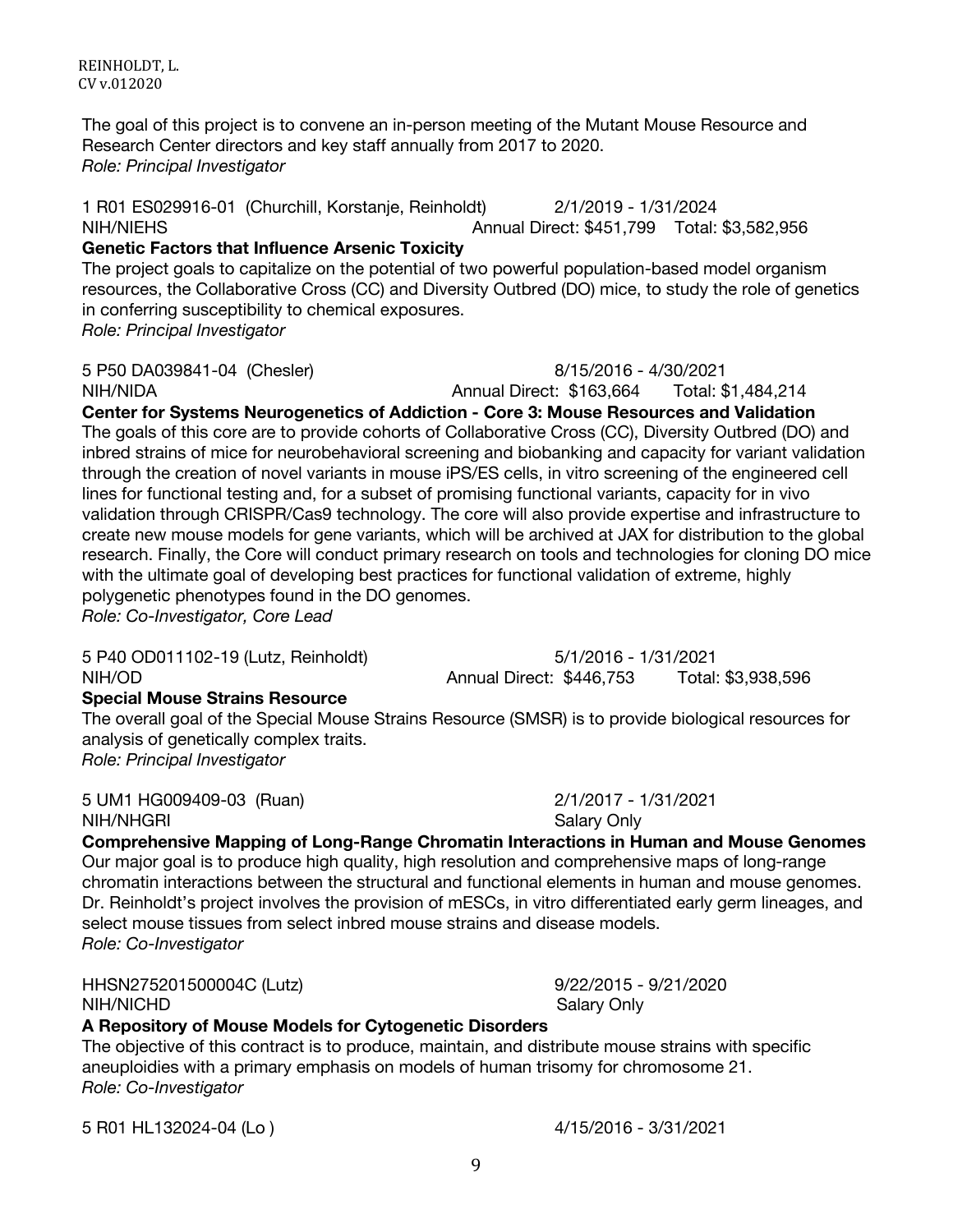NIH/NHLBI Annual Direct: \$54,052 Total: \$472,955 **Modeling Complex Genetics of Congenital Heart Disease in Mice** The goal of this project is to model congenital heart disease through implementation of a dominant modifier screen in mice. *Role: Consortium PI* JAX-DIF-FY18-Beck 9/18/2018 – 9/17/2020 Director's Innovation Fund Annual Direct: \$195,310 Total: \$195,310 **Structural Variation Discovery as a Resource for the Collaborative Cross** This pilot will accomplish characterization of the variation present in the 8 inbred strains used to create the Collaborative Cross (CC; 129S1/SvImJ, A/J, C57BL/6J, NOD/ShiLtJ, NZO/HlLtJ, CAST/EiJ, PWK/PhJ, and WSB/EiJ), as well as 8 resultant CC strains of interest using long read sequencing and Strand-seq technologies. *Role: Co-Investigator* JAX-DIF-FY19- REINHOLDT - SYSTEMS GEN 4/15/2019 - 4/14/2020 Director's Innovation Fund Annual Direct: \$75,370 Total: \$75,370 **A Platform for Rapid Creation of Diversity Tool Strains for Systems Genetics** The overall goal of this pilot project is to create Bxb1 recombinase docking sites across a diverse panel of inbred strains including the some of the founder strains of the Collaborative Cross and BXD RI lines. These engineered inbred strains will serve as a broadly applicable platform for efficient, targeted integration of complex disease and/or 'tool strain' alleles into a ubiquitously expressed, non-essential safe harbor locus. *Role: Principal Investigator* JAX-DIF-FY19- REINHOLDT - IPSC RESOURCE 4/19/2019 - 10/18/2020 Director's Innovation Fund Annual Direct: \$180,000 Total: \$180,000 **iPSC Resource for Systems Cellular Genetics** The overall goal of this pilot project is to create and credential a panel iPS cell lines (iPSCs) from Diversity Outcross and 24 iPSC lines from the 8 CC/DO founder inbred strains. *Role: Principal Investigator* JAX-SSIF-FY19-AS FUSORSV-M 5/13/2019 - 5/12/2020 Director's Innovation Fund Annual Direct: \$94,165 Total: \$94,165 **Development of FusorSV-M an Algorithm to Optimally Detect SVs** The goals of this project are to extend the FusorSV algorithm to discover SVs by integrating data from long-reads (PacBio), linked-reads (10x Genomics), and Paired-End / Mate-Pair reads (Illumina), and to build a FusorSV SV detection model for the mouse genome. *Role: Principal Investigator*

### **Domestic Pending Grant Support**

1 R24 OD030037-01 (Baker, Munger, Reinholdt) 09/01/2020-08/31/2024 *NIH/OD Annual Direct: \$494,858* Total: \$3,341,326 **Genetically Diverse Mouse Embryonic Stem Cells: A Platform for Cellular Systems Genetics** The objective of this application is to generate a thoroughly-validated panel of genetically diverse mouse embryonic stem cells (mESC) that will enable widespread adoption of cellular systems genetics.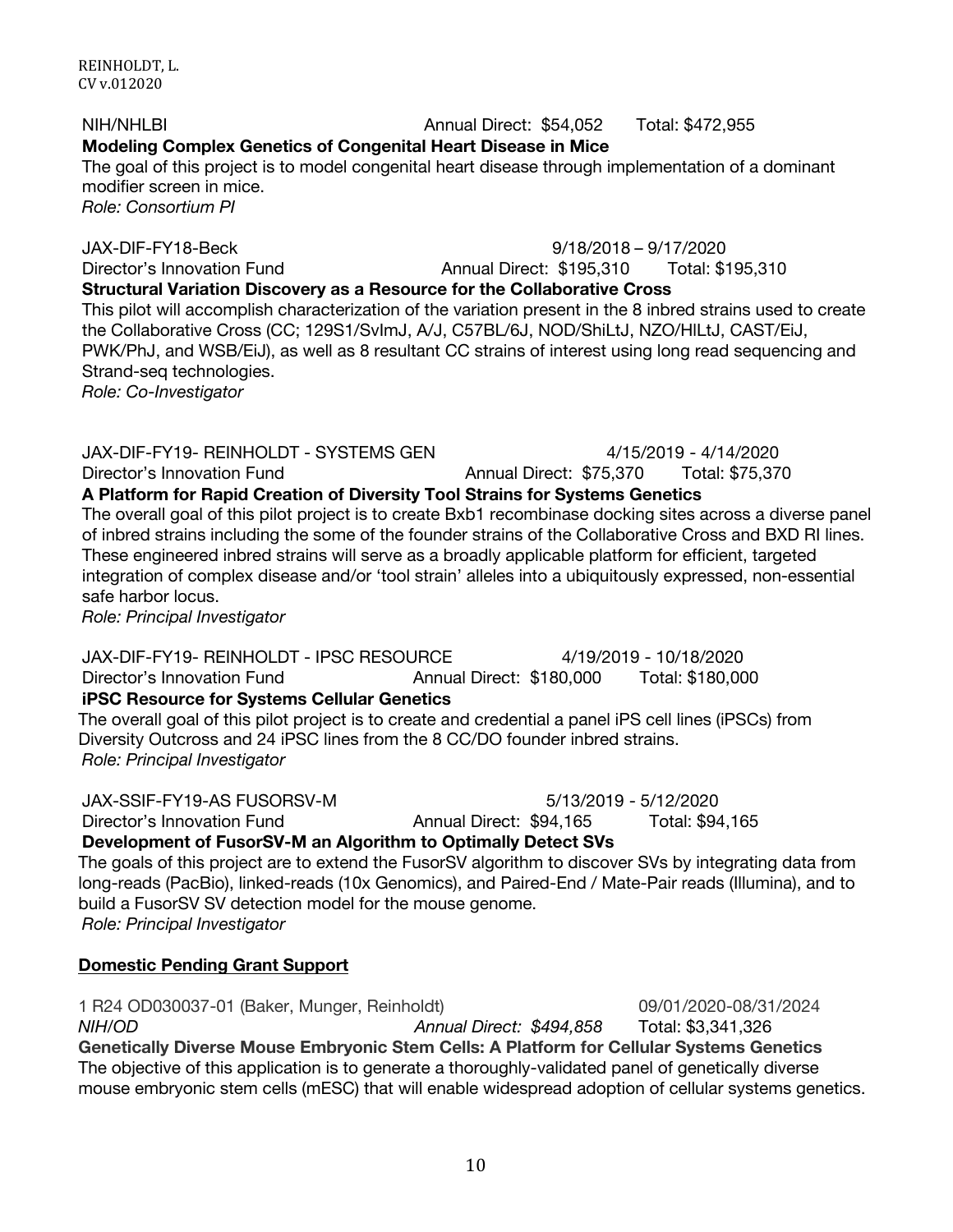| 5 P40 OD011102 (Lutz, Reinholdt)<br>NIH/OD<br><b>Special Mouse Strains Resource</b>                                                    | 2/1/2021 - 1/31/2025<br>Annual Direct: \$446,753 Total: \$3,938,596                                  |
|----------------------------------------------------------------------------------------------------------------------------------------|------------------------------------------------------------------------------------------------------|
| analysis of genetically complex traits.<br>Role: Principal Investigator                                                                | The overall goal of the Special Mouse Strains Resource (SMSR) is to provide biological resources for |
| <b>INACTIVE</b>                                                                                                                        |                                                                                                      |
| DO and CC RIX mESCs. An Advanced Platform for Cellular Systems Genetics                                                                |                                                                                                      |
| JAX DIF FY17 CB SCM<br>The Jackson Laboratory Director's Innovation Fund                                                               | 04/01/2017-10/31/2018<br>\$178,000                                                                   |
| A better mouse strain for microbiome research<br>JAX DIF FY17 GMW 01 (Weinstock)                                                       | 03/01/2017-08/31/2018                                                                                |
| The Jackson Laboratory Director's Innovation Fund                                                                                      | Salary Only                                                                                          |
| <b>High Throughput Production and Cryopreservation of Knockout Mice</b>                                                                |                                                                                                      |
| 5 U42 OD011185-05 (Murray, Taft)<br>NIH/OD<br>Role: Co-I                                                                               | 09/07/2011 - 07/31/2017<br>Salary Only (No Cost Extension)                                           |
| <b>Mouse Mutant Resource</b><br>5 P40 OD010972-38 (Bergstrom, Reinholdt)<br>NIH/OD                                                     | 05/20/2013 - 04/30/2016<br>\$332,173                                                                 |
| <b>Single Molecule Sequencing of C57BL/6J Eve</b><br>TJLINT-LGR-FY15 (Reinholdt)<br>The Jackson Laboratory Competitive Internal Awards | 01/01/2015 - 12/31/2015<br>\$105,000                                                                 |
| Establishing a Role for Kinesin-8 in Mammalian Germ Line Development                                                                   |                                                                                                      |
| 5 R03 HD078485-02 (Reinholdt)<br>NIH/NICHD                                                                                             | 09/17/2014 - 08/31/2016<br>\$50,000                                                                  |

### INVITED TALKS, SELECTED ABSTRACTS (5 years)

REINHOLDT, L. CV v.012020

**Genetic variation influences pluripotent ground state stability in mouse embryonic stem cells through a hierarchy of molecular phenotypes**, Invited lecture, Vanderbilt School of Medicine, Center for Stem Cell Biology, 2020.

**Genetic variation influences pluripotent ground state stability in mouse embryonic stem cells through a hierarchy of molecular phenotypes**, Invited lecture, University of Utah, Department of Genetics, 2019

**Genetic variation influences pluripotent ground state stability in mouse embryonic stem cells**  through a hierarchy of molecular phenotypes, Selected abstract, 33<sup>rd</sup> International Mammalian Genome Conference, 2019